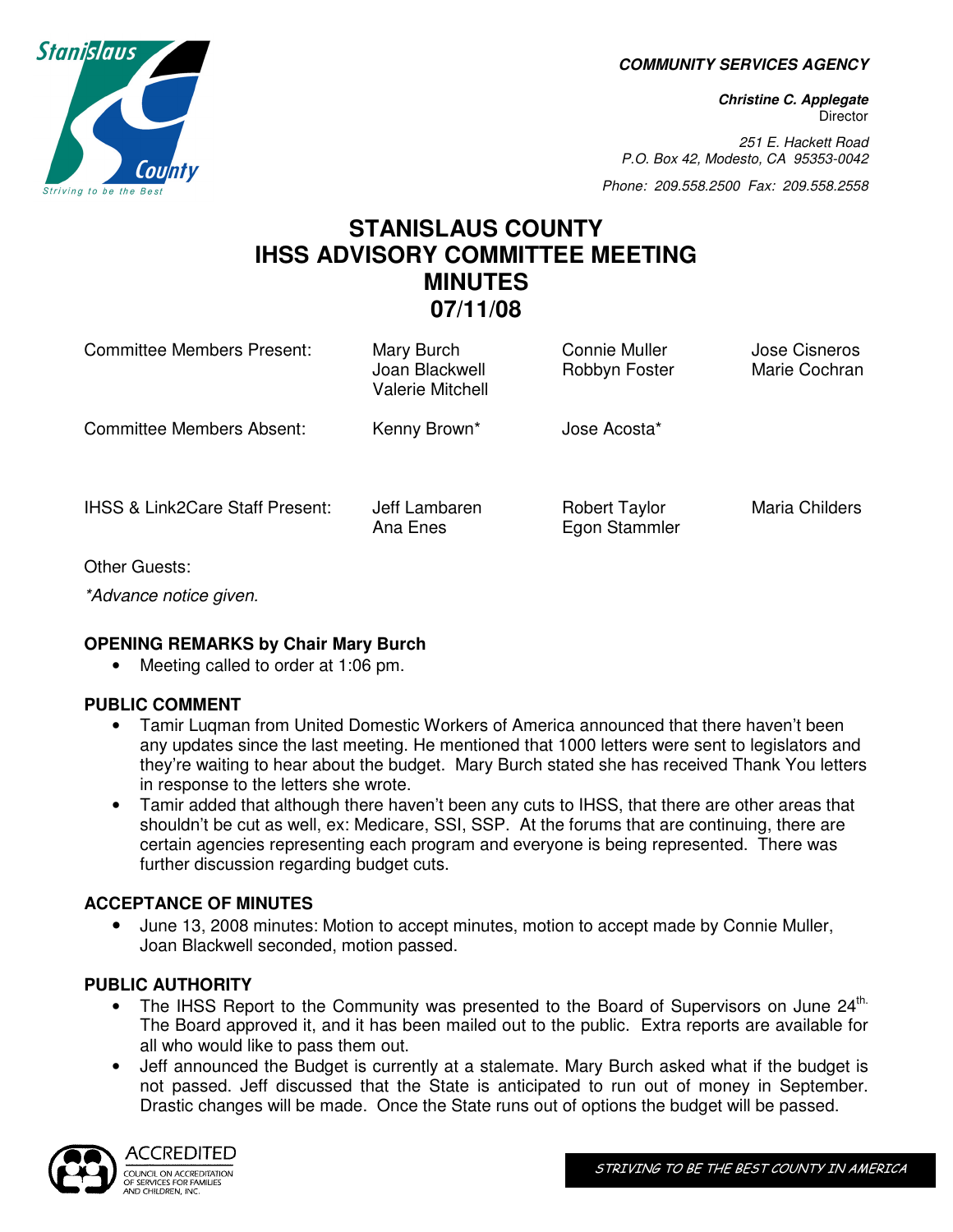- George Sharp announced that the SSI/SSP COLA has been resolved. The conference committee suspended the 08/09 state portion of COLA. There was a 5 to 0 vote. Everyone receiving SSI/SSP will not receive COLA. The State COLA is gone.
- Jeff announced that he is working to be a presenter at the Healthy Aging Summit. If Link2Care participates, it would be a way to recruit Providers and inform the public about the program. It will be held on Friday, October 10<sup>th</sup>.
- Jeff also stated that Link2Care is working with Senior Fall Prevention Coalition. It is known that most people don't die from the actual fall, but die from complications of the fall. The fall prevention survey is completed and they want to work on a pamphlet. This year the Healthy Aging Summit will have a special section for fall prevention information and to obtain assistance.
- Link2Care is working with Senior Prevention and Early Intervention Program for seniors with mental health needs. Prop 63 monies are being used. There will be a retreat in January and they will be doing depression screenings. Margie Palomino & Micki Peabody will attend initial meeting and then report back to group for additional action.
- Jeff read from the Modesto Bee that there was a heat related death in Modesto. A 91 year old female died of a heatstroke. The A/C in her mobile home was not working. Jeff reminded everyone that if you know people that are isolated to check on them when temperatures are high. Also that Area Agency on Aging would have information about assistance. Stanislaus County's Public Health Officer, Dr. Walker was on TV and mentioned that a person's core body temperature needs to come down for a while, and then you would be able to tolerate the heat.
- Maria Childers mentioned that 2 years ago we had many heat related deaths. They have identified clients that don't have A/C, so they can be contacted right away when temperatures are high. The IHSS Program does recommend cooling areas to those who don't have A/C. In the past, TID has helped with the purchase of A/C for low income residents. Robbyn Foster brought up that there are city programs that help with heat relief.
- Janie Whiteford, who is the CICA President, is willing to come to IHSSAC meeting and speak. Jeff had us watch a clip of a video that Janie was in. Mary Burch agreed it was a good idea for Janie to attend a meeting. Jeff will work out the details and update the committee during next months meeting.

## **LEGISLATIVE UPDATE**

• There was a revision to the Brown Act that became effective July 1, 2008. The Brown Act requires local legislative bodies make copies of agendas, reports and other agenda materials available to the public at the time they are provided to members of the legislative body. SB-343 requires a non-confidential agenda item should be distributed less than 72 hours prior to the meeting at which it will be discussed.

## **APPROVE BYLAWS**

- Jeff went over the corrections in Section 4D. Robbyn moved that the revisions were acceptable, Joan seconded.
- Jeff mentioned that there are 2 positions still available for the Advisory Committee. There first needs to be a Consumer, then a Provider or advocate. If anyone knows anyone that is interested they need to apply at the Board of Supervisors located on 1010 10<sup>th</sup> St.

## **MEDIA PROJECT**

- Robbyn mentioned that she has her camera, but doesn't have a cord to be able to put the video on a disc. She will need a list of Consumers and Providers. Suggested to try and record in October/November.
- Discussion about getting a camera for the Advisory Committee took place. Jeff mentioned that there is a generally a concern regarding electrical equipment. Jeff would look into it.